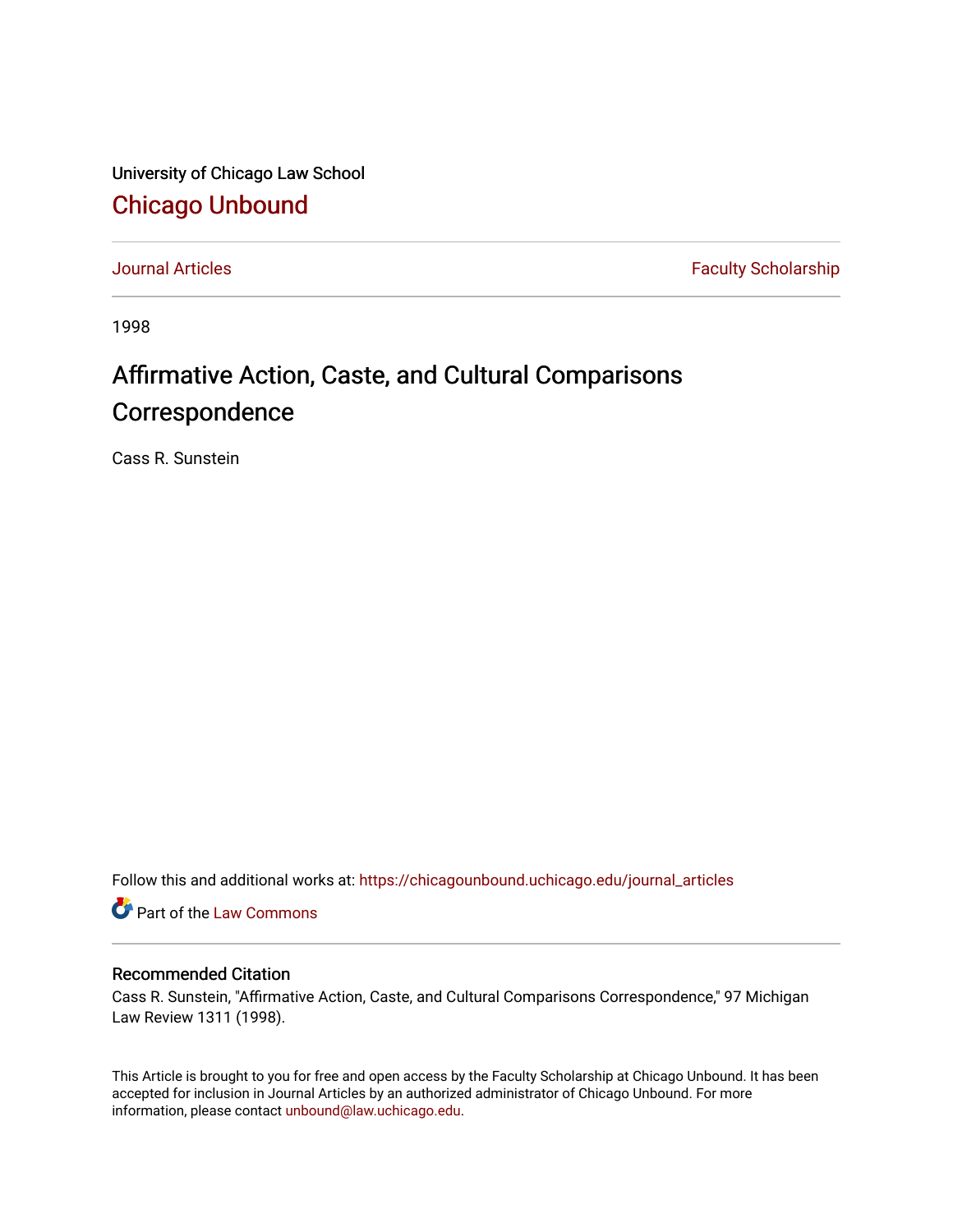# **AFIRMATIVE ACTION, CASTE, AND CULTURAL COMPARISONS**

## *Cass R. Sunstein\**

What is permitted, and what is prohibited, by the equality principle of a liberal democracy? Does affirmative action run afoul of that principle? And where should we look to answer these questions?

Many critics of affirmative action take it as axiomatic that affirmative action violates the equality principle. But this is far from clear. Every law classifies. The current law of equality itself classifies **by,** for example, treating discrimination on the basis of race differently from discrimination on the basis of age. No one thinks that the law of equality is, for this reason, inconsistent with the Equal Protection Clause. No one thinks that constitutional doctrine gives a "special preference" to race discrimination. Whether affirmative action violates the equality principle depends on the content of that principle.

There is good reason to think that the best understanding of the equality principle of the United States Constitution has a great deal to do with a prohibition on second-class citizenship, or "caste."' An anticaste principle can claim considerable support from the theory and the practice of those who defend the Fourteenth Amendment. Such a principle also fits well — far from perfectly, but well **-** with the general fabric and thrust of constitutional doctrine. As a matter of political theory, the anticaste principle also has considerable appeal, connected as it is with some of the defining ideals of liberal democracy, which is designed to ensure that morally irrelevant characteristics are not turned into a systematic basis for social disadvantage.2 The anticaste principle seems to serve as a promising basis for both organizing and reformulating many aspects of the law of equal protection.

Of course the implications of the anticaste principle must be specified, and here reasonable people can differ. I have urged, for

#### 1311

<sup>\*</sup> Karl **N.** Llewellyn Distinguished Service Professor of Jurisprudence, University of Chicago. A.B. 1975, **J.D.** 1978, Harvard. - **Ed.**

<sup>1.</sup> The point is argued in Cass R. Sunstein, *The Anticaste Principle*, 92 MICH. L. Rev. 2410 (1994).

*<sup>2.</sup> See* Jo-n RAwLS, A THEoRy OF **Jus-TcE** 108-10 (1971).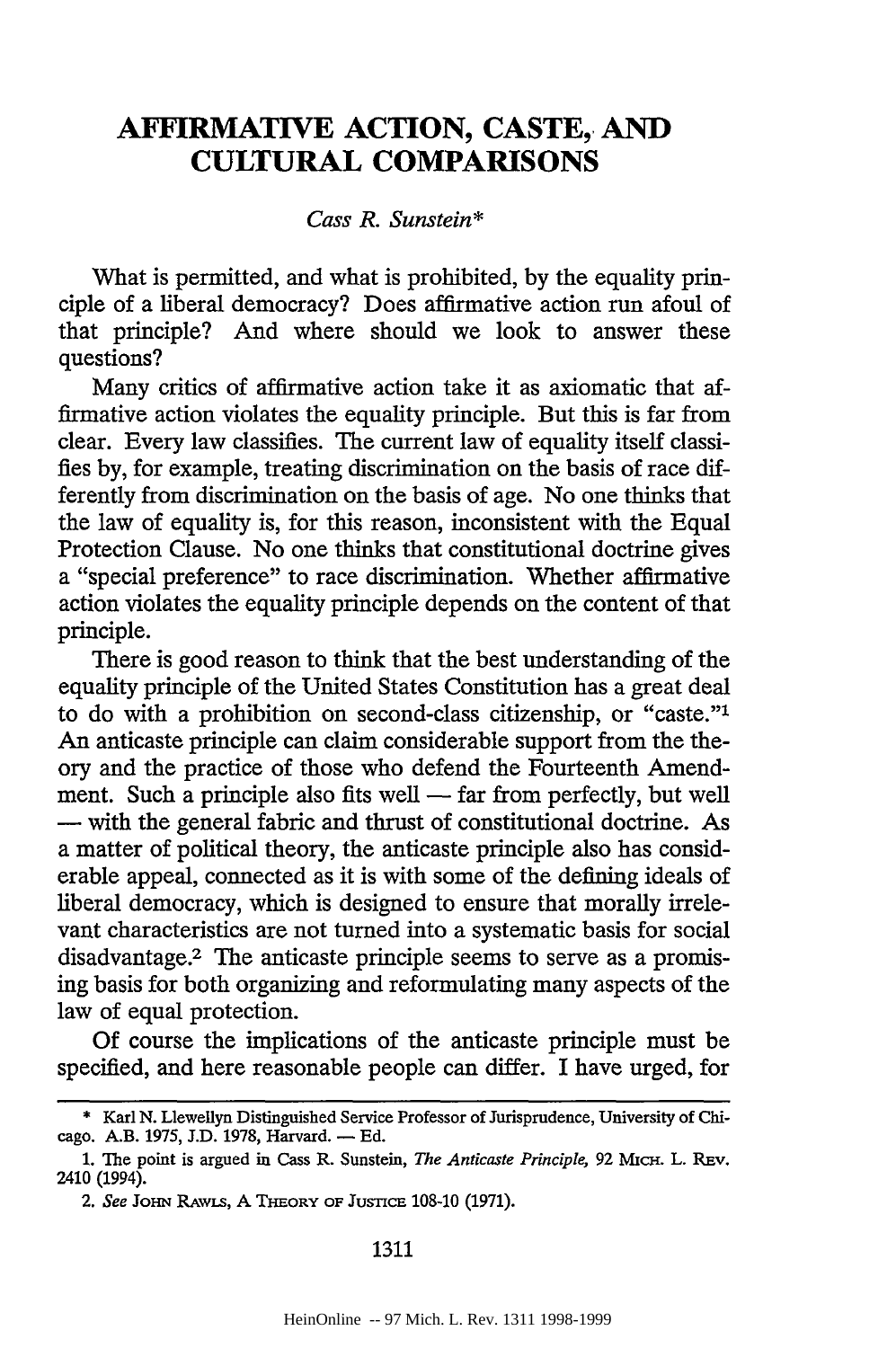example, that the principle forbids government from turning morally irrelevant and highly visible characteristics into a basis for systemic social disadvantage. Whether or not that particular specification is valid, and whether or not it counts as a sufficient specification, it seems clear that the anticaste principle would raise no serious questions about affirmative action policies. The basic reason is that it is implausible to say that such policies entrench second-class citizenship. No one urges, or could urge, that such policies would make whites, or for that matter African Americans, into second-class citizens. This is not to say that affirmative action policies are a good idea. To be sure, they may have stigmatizing effects on their intended beneficiaries, and they may also increase rather than decrease racial antagonism. But these are essentially political complaints, not constitutional ones. Some people, for example, object that affirmative action programs reflect pity and condescension toward African Americans<sup>3</sup> — an interesting objection to the meaning and consequences of such programs, not entirely disconnected from the problem of second-class citizenship. But this objection, partly empirical in nature, is best heard in legislatures rather than courtrooms.

Clark Cunningham and N.R. Madhava Menon have contributed a great deal to the debate over racial equality through their intriguing discussion of caste, and anticaste, in India. American legal debates are often remarkably parochial, and the American debate over the anticaste principle has given strikingly little attention to comparative questions. This is an especially serious omission in light of the fact that the caste system in India seems to be a primary inspiration for those complaining about caste-like features of American life. Let me emphasize a few of the valuable points that Cunningham and Menon offer. First, they suggest that the Indian caste system operates without "highly visible" characteristics. High-caste Indians might look much like low-caste Indians. Second, they suggest that in India, systemic social disadvantages began first, and only later created stigmatic differences to "mark the disadvantage." In America, the sequence was, or seems to have been, just the opposite. Thus, in India caste is "clearly a social construction," unlike in the United States, where it is believed that "race" is an immutable and obvious physical condition.

Third, and perhaps most interestingly, India has gone down the route not traveled by the United States, which has adhered to the

*<sup>3.</sup>* See **SHELBY STEELE, A DREAM** DEFERRED **(1998).**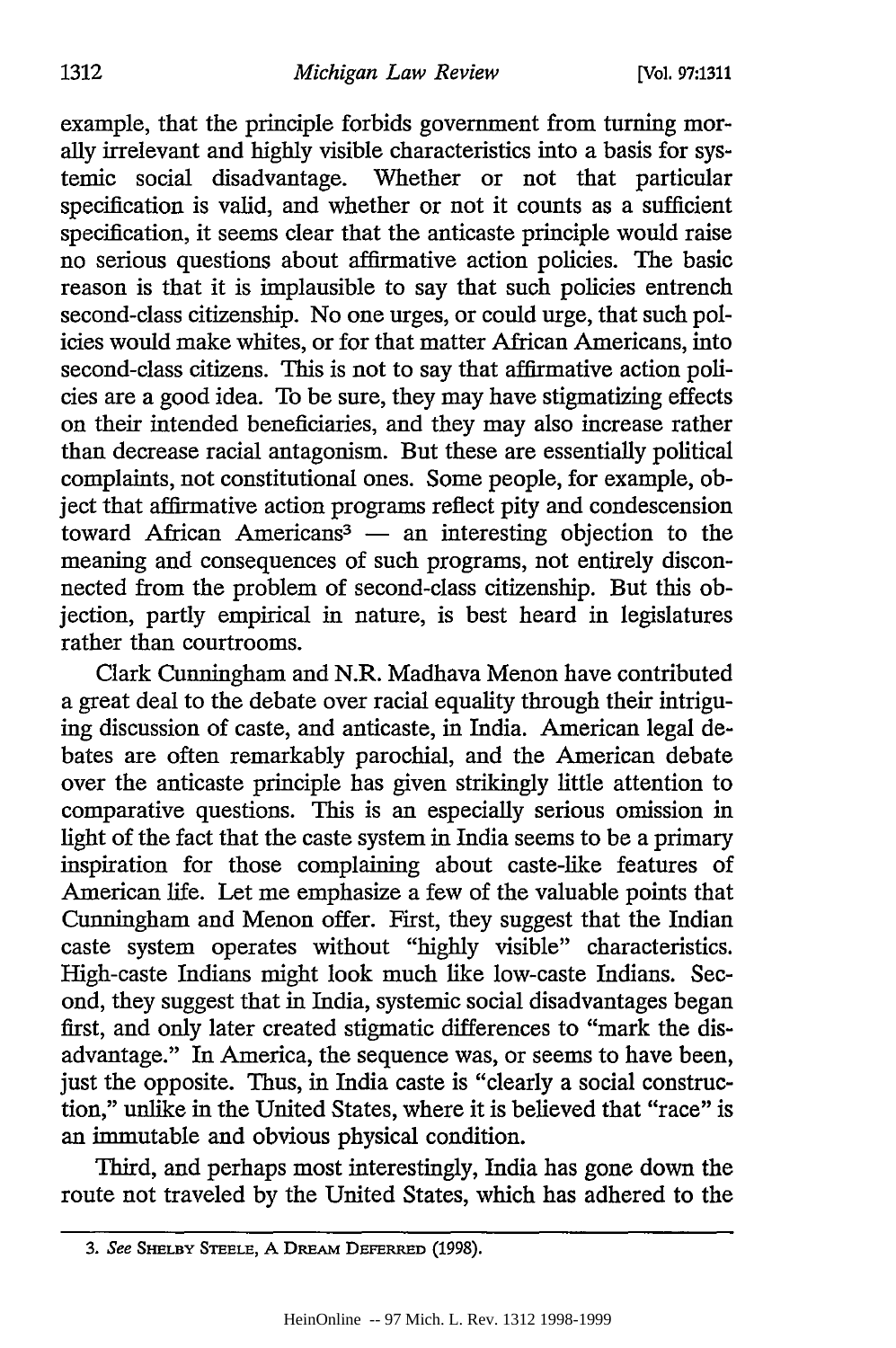view that past discrimination is sufficient justification for affirmative action. India has tackled with some sophistication the issue whether different, particular groups have different needs for affirmative action. For example, the Indian government looks to various factors indicating group status, placing importance on whether the relevant unit "practices extensive endogamy, restricting marriage to other group members." In India, social and economic factors help undergird the judgment about the kind of compensatory measure to which members of the relevant group are entitled.

Several features of this discussion are particularly striking. Perhaps the most striking is the very different nature of Indian debates over affirmative action. While India has not avoided the high level of contentiousness that has characterized American debates, it has self-consciously gone in the direction of a highly programmatic method for redressing past social discrimination - an experiment in social engineering far beyond anything in American law. From the authors' description, moreover, it is unclear to what extent there is a widespread perception of a pervasive conflict between merit and affirmative action, or between liberty and equality, or of affirmative action as an insidious way of providing protection to a ''special interest."

Cunningham and Menon deserve a great deal of credit for the simple feat of bringing new information to bear on the debate over affirmative action. Too often the American debate has operated in a factual vacuum **-** a vacuum about both international and domestic experience. Their new facts should spark fresh discussion. I would like to begin that discussion by offering three comments. The first involves the critical role of facts in constitutional law; the second involves the potential virtues of rule-free constitutional law; the third involves the uses and limits of comparative constitutionalism. The first two are inspired by what Cunningham and Menon have to say, but I do not directly engage their argument; in the third comment, I attempt to do this.

# I. FACTS RATHER **THAN** CONCEPTS

Constitutional and political debates about equality and liberty often operate at a high level of abstraction. They raise questions, for example, about whether we are committed to equality of opportunity or instead equality of result, to individual rights or group rights, or to equality over liberty or vice-versa. Often the arguments work by choosing one concept over another, by assembling some particular practice that is said to tell, decisively, against a cer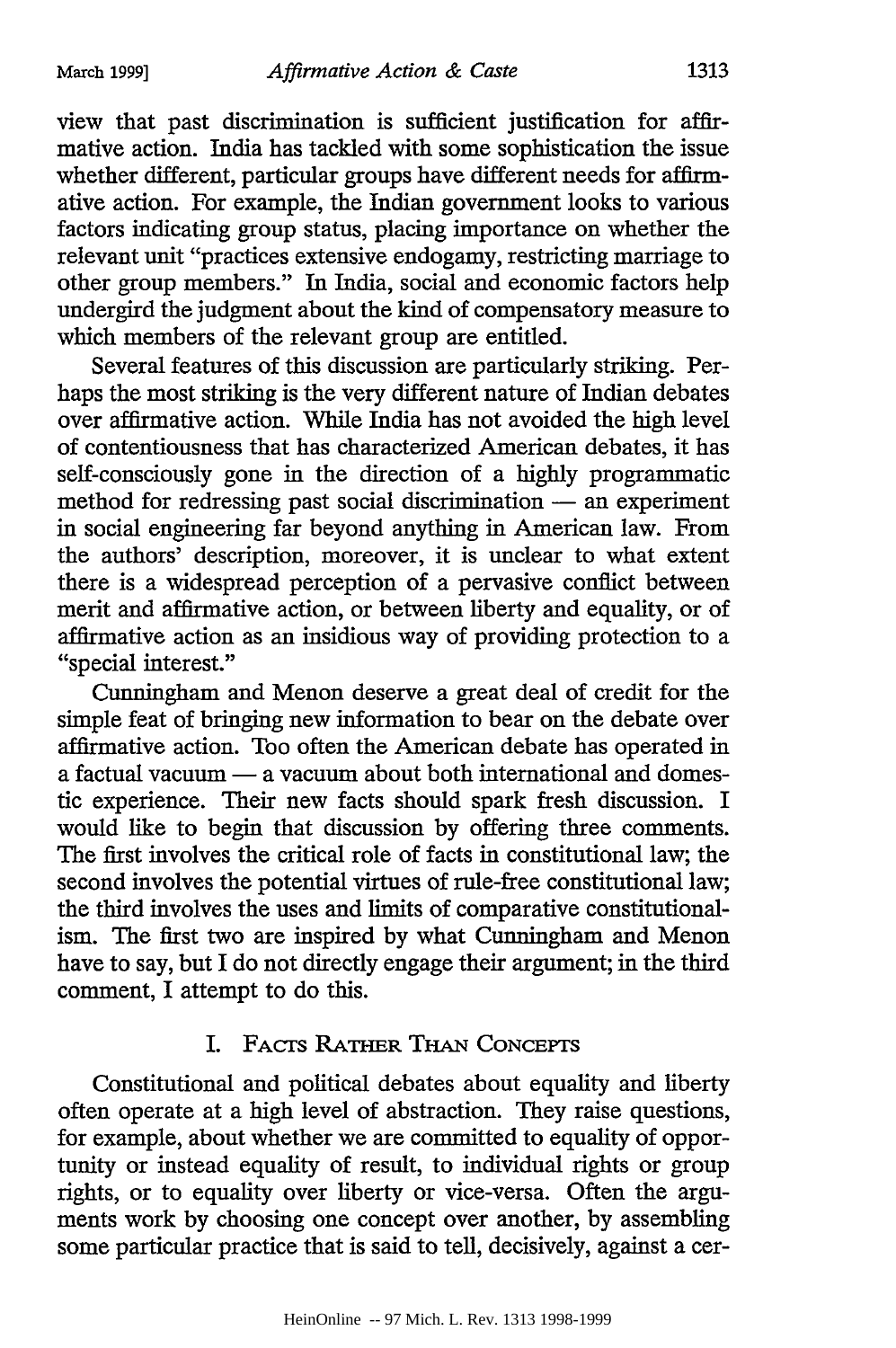tain claim or alleged principle (for example, the generally accepted preferential treatment given to children of alumni), by suggesting that a certain concept necessarily means a certain thing (as in the view that equality necessarily forbids, or requires, affirmative action), or by specifying a concept with the suggestion that this, rather than that, is the best specification (perhaps because it fits better with the rest of what we believe).

These debates, though common and frequently illuminating, often seem hopelessly conceptual and interminable, stylized, a form of Kabuki theater; often no one is convinced at all, and, even worse, often no one learns anything. I think that a great deal of further progress might be made by learning more about the facts. It is very hard to know where to stand on affirmative action programs without investigating some empirical questions. What do such programs look like? How do they differ? The term "affirmative action" is extremely broad, and it covers a wide range of activities in the private and public sectors and at the national, state, and local levels. Do such programs actually stigmatize people, and if so in what sense? These are empirical questions, not (only) conceptual ones. And what are the actual differences in qualification between the programs' beneficiaries and their victims, and how much difference do these differences make? What would happen if affirmative action programs were abolished? What would happen if some alternative short of affirmative action were adopted, such as wealthbased admissions judgments? What are the effects of affirmative action programs for their intended beneficiaries in, for example, college, medical school, and law school? Do such programs make people better off, and if so in what sense?<sup>4</sup>

These questions are important because when progress cannot be made on conceptual matters or on issues in high-level theory, it might instead be made by investigating facts. This is the great promise of empirical work: to enable progress and even closure when conceptual debates produce uncertainty, holy wars, or blank stares. I hypothesize, for example, that many people would be skeptical of affirmative action programs to the extent that the record shows that they involve hiring people whose qualifications are not marginally lower, but actually much lower than those of their (majority group) competitors. It also seems likely that many critics of affirmative action would be less critical if it appeared that the

<sup>4.</sup> See WiLLIAM **G.** BOWEN & **DEREK** BOK, THm **SHIAPE** OF Tm RIVER (1998), for what seems to me to be the most valuable contribution to the affirmative action debate in the last decade.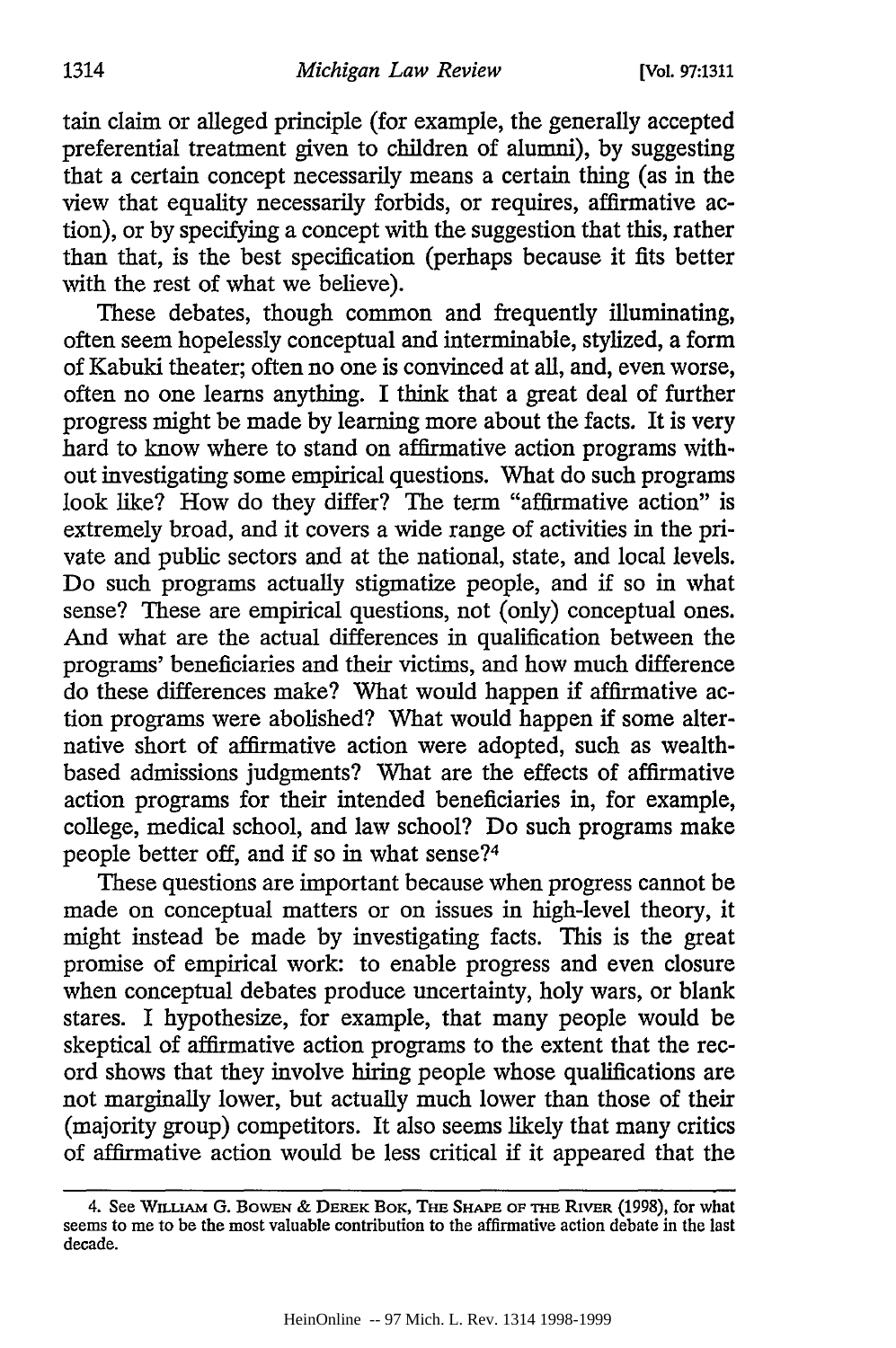abolition of affirmative action would mean that only a handful of African Americans would be able to attend the major law schools.

When people disagree on high principle, they can often be brought into agreement, or at least make progress, if they investigate the facts.<sup>5</sup> In the context of affirmative action we need much more in the way of facts. A Supreme Court brief dealing with the consequences of a principle of colorblindness would be far more helpful than a brief quoting from past cases and pushing conceptual arguments one way rather than another. The discussion by Cunningham and Menon is very much in this spirit insofar as comparative work brings actual experience to bear on equality claims.

# II. AGAINST RULES, AGAINST JUDICIAL RESOLUTIONS<sup>6</sup>

It is tempting to think that the Supreme Court has erred in maintaining its casuistical, rule-free, fact-specific course in the context of affirmative action. This course might well seem to represent a failure of the rule of law. But there are good reasons for the Court to have followed this path. No clear constitutional commitment forbids affirmative action programs; as a matter of text and history, the attack on such programs is remarkably weak.<sup>7</sup> It is imperative that constitutional law not be used to strike down political judgments about which reasonable people differ and to which the Constitution does not clearly speak — especially in light of the absence of much factual knowledge by the judiciary of domestic or international experiences with affirmative action. My emphasis on the centrality of facts to the legal question is thus a reason for caution from the judiciary, which ought not to invoke a controversial reading of the Constitution when it is at least possible that a good understanding of the facts would lead in another direction.

At the same time, it would be wrong to celebrate the democratic character of the institutions that have adopted affirmative action programs. On the contrary, the nation has not, until recently, had much of a debate about affirmative action, and some of the relevant programs have been adopted with far too little deliberation and far too little democracy. In these circumstances, the Court has adopted, perhaps by inadvertence, an intriguing alternative to the three conventional options of validation, invalidation, and denial of certiorari. That alternative consists of rulings that draw sharp at-

<sup>5.</sup> Thus facts are a great ally, and a potential part, of incompletely specified agreements. See Cass R. SUNSTEIN, LEGAL REASONING AND POLITICAL CONFLICT (1996).

<sup>6.</sup> I borrow here from Cass R. SUNSTEIN, ONE CASE AT A TIME 117-36 (1999).

<sup>7.</sup> See id at 125-29.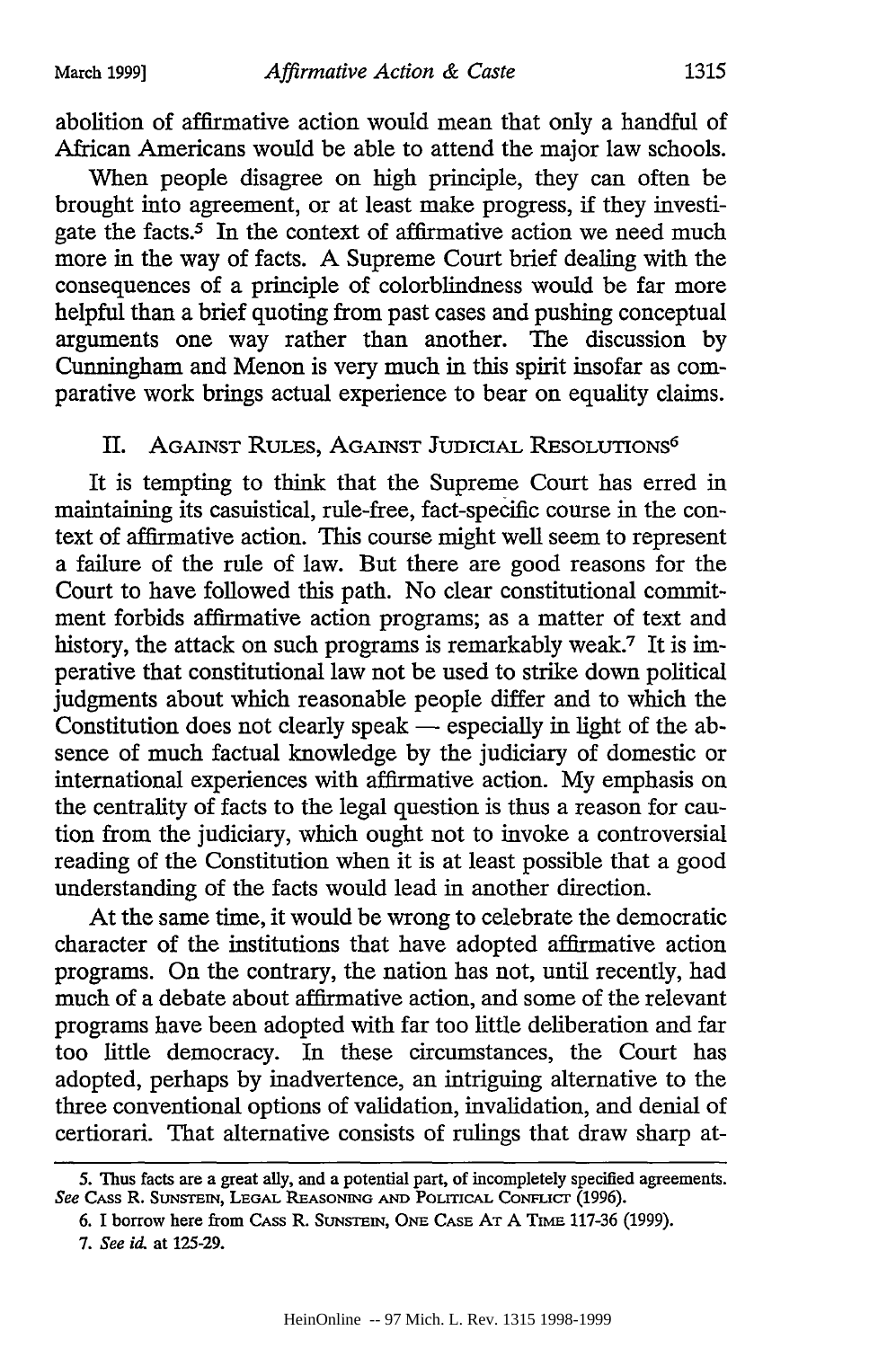tention to underlying questions of policy and principle **-** which activates political debate **-** but that do not displace public discussion and that leave a great deal undecided. This may well be taken as a democratic approach to judicial review, one that falls in the basic category of representation-reinforcement.

I think that Cunningham and Menon fortify this basic point. They show that any simple solution to the problem may overlook the wide range of possible approaches, and their investigation of India reveals that a nation in some ways like our own has approached the issue quite differently. We need much more work of this kind in constitutional law. A judicial foreclosure of experimentation informed by international experience may well be hopelessly parochial. The point applies not only to the law of equality, but also to other areas of constitutional law; the approach to libel law, for example, may well be improved by seeing how other nations do things.

# IlI. NOTES **ON** COMPARATIVE CONSTITUTIONALISM

Perhaps the most intriguing aspect of the discussion by Cunningham and Menon involves its depiction of a path not taken by the United States. Recall that India maintains a list of 3,500 "backward classes" and that empirical factors, including social discrimination, educational deprivation, and economic status, are used to determine group status. Some groups - the most disadvantaged - have their own independent quotas, generally proportional to population. Other groups also receive a reserve, but one smaller than their population share. Individual entitlements may depend on whether the relevant individuals have been raised in privileged circumstances. Thus there is a careful, elaborate, and quite refined method for determining how government policies will counteract or even dismantle the system of caste. India appears, in short, to be engaged in a process of social engineering that goes well beyond anything in American practice.

A full assessment of India's program would require answers to two questions: (1) Does the Indian approach make sense for India? (2) Would that approach, or some variation on that approach, make sense for the United States? I cannot attempt a full assessment here, but let me venture a few puzzles and thoughts. The first question itself raises several questions.

Does this kind of close attention to caste background increase or decrease social antagonism? Timur Kuran has written of the dangers of "etbnification," in which small shocks to a system can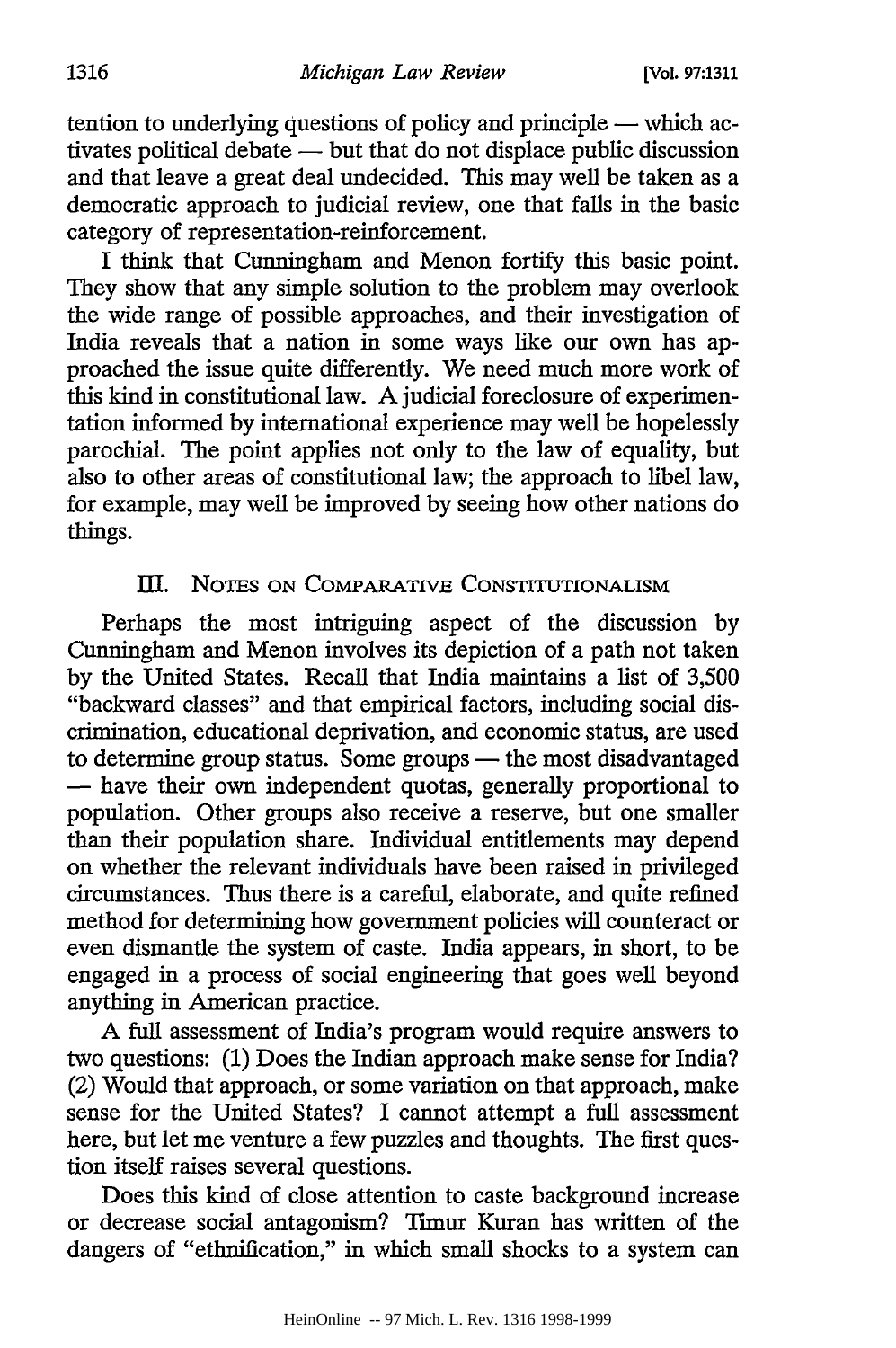create widespread consciousness of ascriptive (or other) differences, in a way that eventually causes segregation, resentment, hatred, and even violence.<sup>8</sup> Is there any similar problem in India? Cunningham and Menon suggest the possibility of an affirmative answer. A great risk of race-conscious or ethnicity-conscious policies is that they can heighten attention to questions of race and ethnicity in a way that compromises social cohesion. (Of course social cohesion is not the only social goal, and may not be in good shape in the first instance.)

Does the system create, or is it perceived to create, a kind of caste spoils system? Judgments about the degree of disadvantage are hardly a purely scientific enterprise, and controversial judgments are likely to enter into any decision about who counts as sufficiently disadvantaged. There is also a natural risk here of strategic and self-interested behavior, in which groups jockey with one another for position as "most disadvantaged," with harmful consequences for society as a whole. Nor is it an unambiguous good if members of one or another group play the game of "more victimized than thou." Does this happen in India?

Does this system significantly weaken the Indian economy? Does it compromise performance-related goals, and if so to what extent? It is surely imaginable that such a system might compromise merit, rightly conceived (though of course this is a contestable ideal). From what Cunningham and Menon have said, however, there is no clear answer to this question.

The fact that India seems to have arrived at its approach through something close to agreement (if that is a fact) is extremely illuminating, but it is not by itself a sufficient reason to think that the approach is justified. It would be helpful if Cunningham and Menon would, in the future, say a bit more about the above questions. Their current discussion focuses more on describing the Indian practice than on demonstrating its success, or even on identifying the criteria by which success or failure might be measured.

What about America? Cunningham and Menon appear to believe that America should have taken the road suggested by some Justices in *Bakke:* that is, the Court should have allowed the political branches to conclude that past social discrimination is sufficient

*<sup>8.</sup> See* Thmur Kuran, *Ethnic Norms and Their Transformation Through Reputational Cascades,* **27 J. LEGAL** STUD. 623 (1998).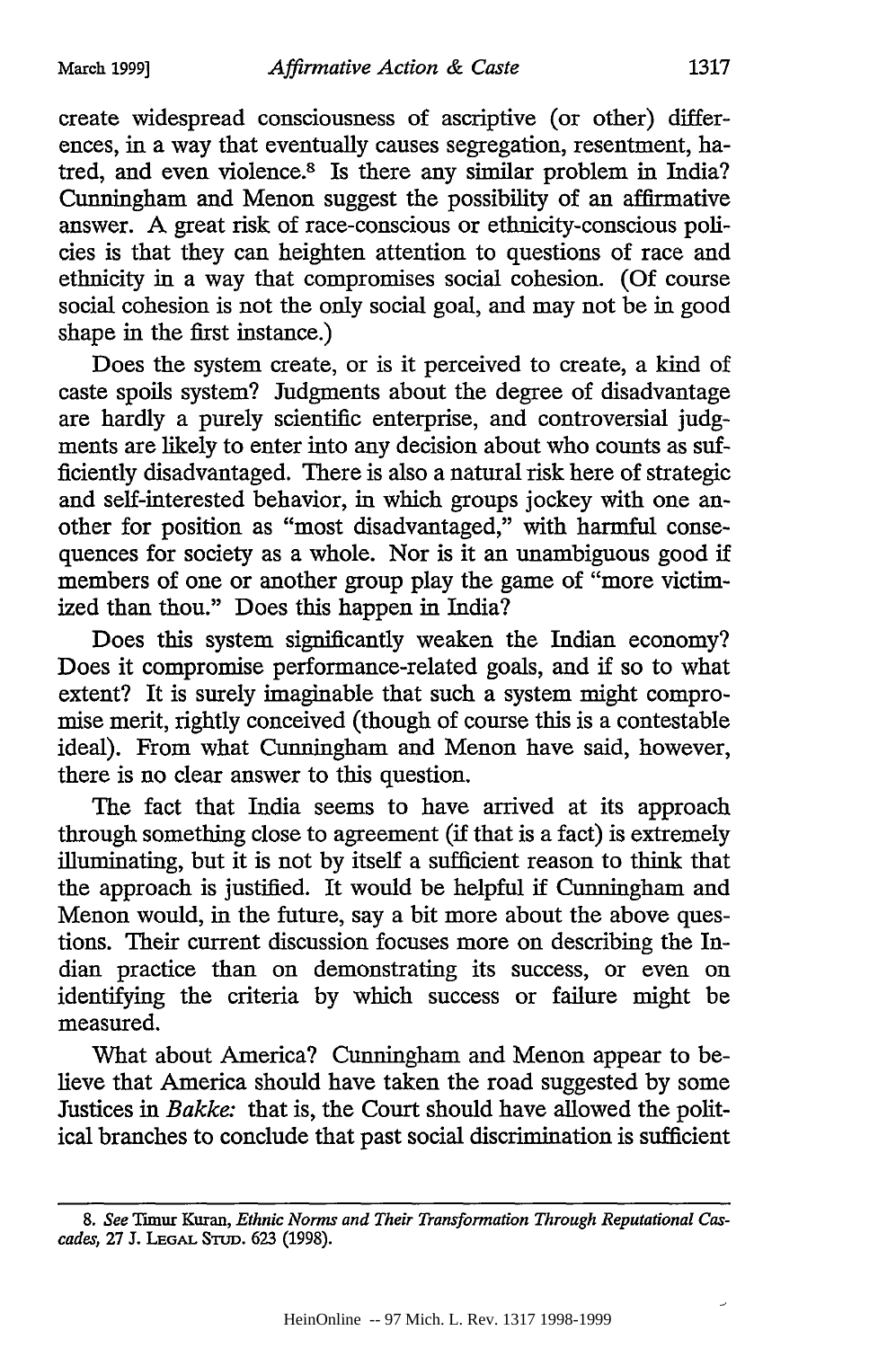to justify affirmative action programs.9 I very much agree with this judgment: if the nation, or a state, would like to compensate for the continuing effects of past discrimination, there should be no constitutional problem so long as the program is reasonably well-tailored. The Court should have allowed the government room to maneuver in this way, and future courts should allow the democratic process to handle this sharply contested issue in any reasonable manner. <sup>10</sup> But the further question remains: Should the political process in America attempt to do something like what India has done?

The most obvious response is that this is a genuinely academic question. There is no possibility that the United States would attempt to identify the fifty groups, let alone the 3,500 groups, which ought to qualify as backward classes. But as in India, the existence of a political consensus or obstacle cannot be decisive; perhaps the consensus or obstacle is wrong. Our own anticaste principle, reflected in our history and our practices, seems to emphasize highly visible identifying characteristics (most notably race and gender), on the theory that such characteristics present the greatest opportunities for unjustified and pervasive subordination. The anticaste idea builds narrowly from the cases of African Americans to pick up women and the handicapped (with a partial, limited inclusion of homosexuals). This limitation is not entirely without appeal. A decent society does not humiliate its members,<sup>11</sup> and humiliation is especially likely when the government discriminates against people whose characteristics are highly visible. (Of course it is not limited to those cases.)

In addition, and perhaps most importantly, it is easiest to maintain a caste society, even when market forces are quite vigorous, when the characteristics that lead to lower-caste status are highly visible. It is in such circumstances that customers and coworkers can most easily entrench existing inequality.<sup>12</sup> It is in such circumstances that rational discrimination may result in the use of sex and race as proxies. And it is in such circumstances that screening strat-

<sup>9.</sup> Regents of Univ. of Cal. v. Bakke, 438 U.S. 265,344 (1978) (Brennan, White, Marshall, and Blackmun, JJ., concurring in the judgment in part and dissenting in part).

**<sup>10.</sup>** It follows that the decision of the court of appeals in *Hopwood v. State of Texas,* 78 F.3d 932 (5th Cir. 1996), was a mistake, indeed a form of hubris; a lower court should not forbid educational institutions from proceeding in this way without a much clearer signal from the Supreme Court.

<sup>11.</sup> See the excellent discussion in AvisHAi MAROALIT, Tim **DECENT** SOCIETY (Naomi Goldblum trans., 1996).

<sup>12.</sup> See GEORGE A. AKERLOF, AN ECONOMIC THEORIST'S BOOK OF TALES 23-44 (1984); Harry J. Holzer & Keith R. Ihlanfeldt, *Customer Discrimination and Employment Outcomes for Minority Workers,* 113 QJ. EcoN. 835 (1998).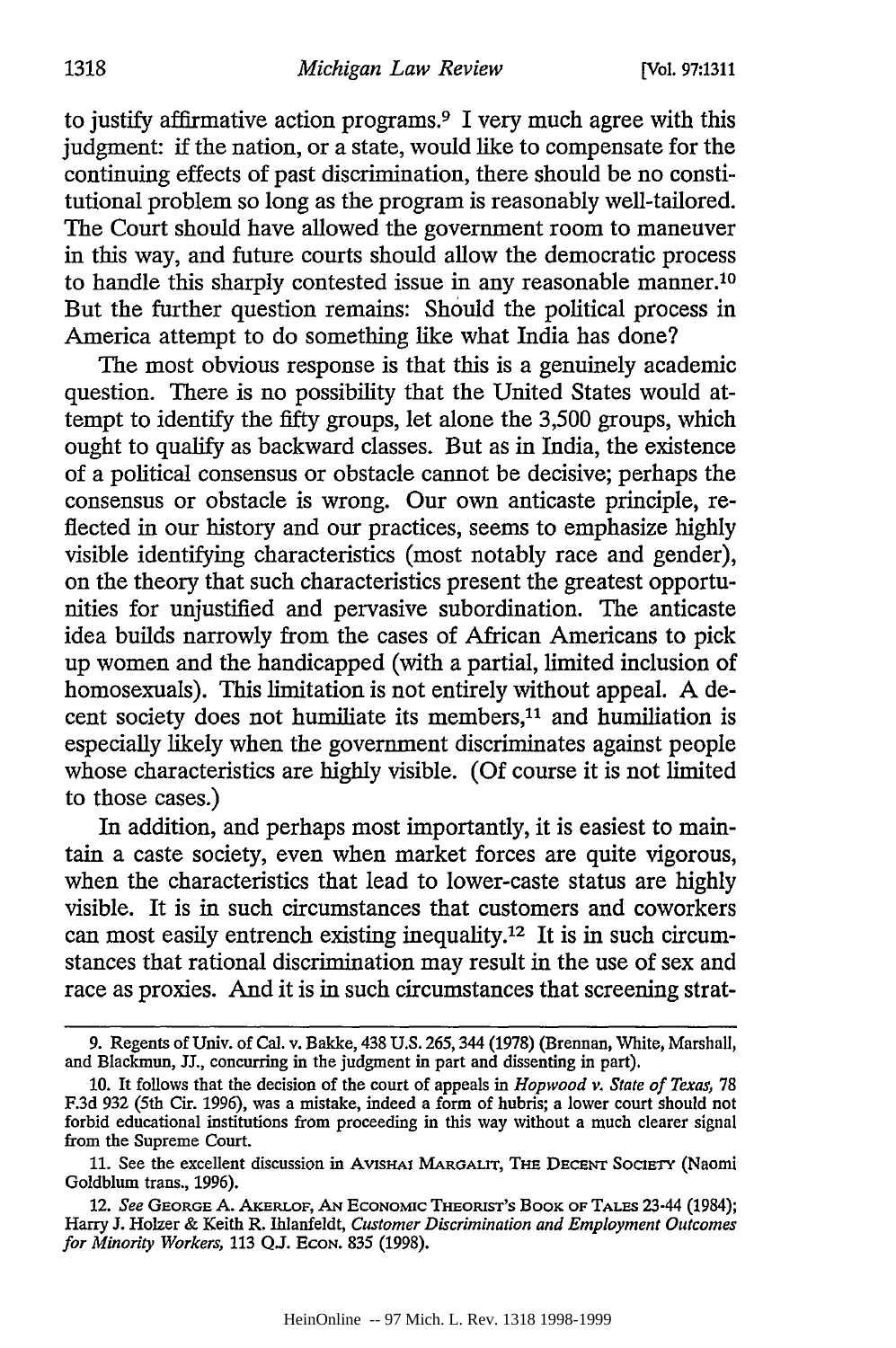egies may perpetuate social subordination.<sup>13</sup> Market forces are especially unpromising correctives to caste-like aspects of society when a highly visible characteristic is at work in the context of systemic social disadvantages.

None of these points suggests that this limited anticaste principle, understood by reference to American understandings and experiences, is ideal, even for America. Surely the anticaste principle does not exhaust the content of the notion of equality. At a minimum, there is also a place for an antidiscrimination principle, for fair equality of opportunity (an idea that cuts very broadly), and for programs of redistribution designed to ensure that everyone lives in minimally decent conditions. These ideas overlap with the anticaste principle but are independent of it. It is even possible to think that the three ideas would do most of the good work done by the anticaste efforts in India, perhaps more successfully. Thus, for example, I might speculate that an effort to ensure fair equality of opportunity, and minimally decent conditions for all, bears something of the same relation to the Indian experience as a negative income tax bears to minimum wage legislation. A negative income tax is a far more effective and direct way of assisting the poor than a minimum wage increase.14 So too, an insistence on fair equality of opportunity and minimally decent conditions might well be a far more effective and direct way of dealing with systemic disadvantages than India's extremely complex affirmative action program.

For America, with its very different history, a large question is whether a limited anticaste principle, suitably supplemented with these other ideals, is not a better approach to the problem of inequality than an approach that would attempt compensatory measures for a wide range of socially disadvantaged groups. It is even possible to wonder whether India might not have done better to adopt a narrower anticaste principle for the most disadvantaged groups, and to attempt to promote other equality goals with other policies, including better education and job training, and minimal economic and social guarantees for all, ensuring against desperate conditions.<sup>15</sup> But it is very hard to disentangle this normative judgment from an awareness of political and cultural understandings, which obviously diverge between India and America, perhaps espe-

<sup>13.</sup> *See* Bradford Cornell & Ivo Welch, *Customs, Information, and Screening Discrimination,* 104 J. **POL. ECON.** 542 (1996).

<sup>14.</sup> *See* Daniel Shaviro, *The Minimum Wage, the Earned Income Tax Credit, and Optimal Subsidy Policy, 64 U. CHI. L. REv. 405 (1997).* 

<sup>15.</sup> Cf. INDIAN DEVELOPMENT (Jean Drèze & Amartya Sen eds., 1997).